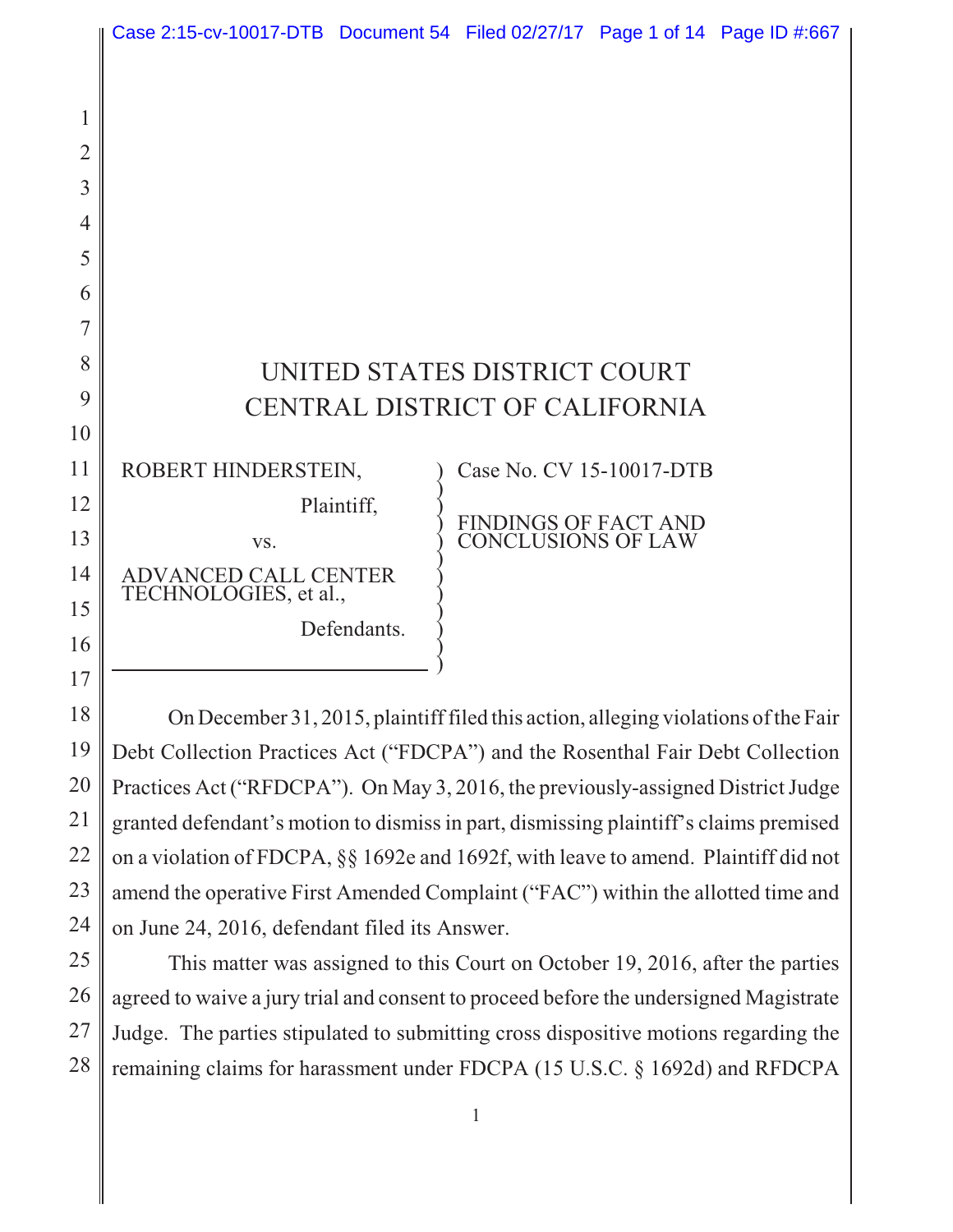1 2 3 4 5 6 7 8 9 10 11 (Cal. Civ. Code § 1788.17). Accordingly, on December 30, 2016, the parties filed cross-motions for summary judgment. After reviewing the cross-motions for summary judgment, the Court held a telephonic status conference on January 30, 2017, during which the parties clarified and mutually agreed that they desired a bench trial on the papers. In so doing, the parties acknowledged that all of the facts relevant to adjudication are contained in their respective submissions and requested that the Court make any credibility determinations or weigh the evidence as necessary to issue a final adjudication of the matter on the merits. As such, the motions for summary judgment were vacated and the parties were instructed to submit trial briefs addressing the two remaining claims for harassment under the FDCPA and the RFDCPA. The parties submitted their respective trial briefs on February 3, 2017.<sup>1</sup>

12 13 14 15 Thus, this matter is now ready for decision. Having considered all the evidence presented by the parties and the written submissions from both sides, the Court makes the following findings of fact and reaches the following conclusions of law pursuant to Rule 52 of the Federal Rules of Civil Procedure.<sup>2</sup>

- 16  $//$
- 17 / / /
- 18 / / /
- 19 / / /
- 20 / / /
- 21 / / /
- 22  $//$

23

24

25

26

27

28

<sup>2</sup> Any finding of fact that constitutes a conclusion of law should be treated as such, and any conclusion of law that constitutes a finding of fact should be treated as such.

<sup>1</sup> Both parties incorporated and referenced the undisputed material facts contained in their motions for summary judgment and attached their respective motions to their trial briefs.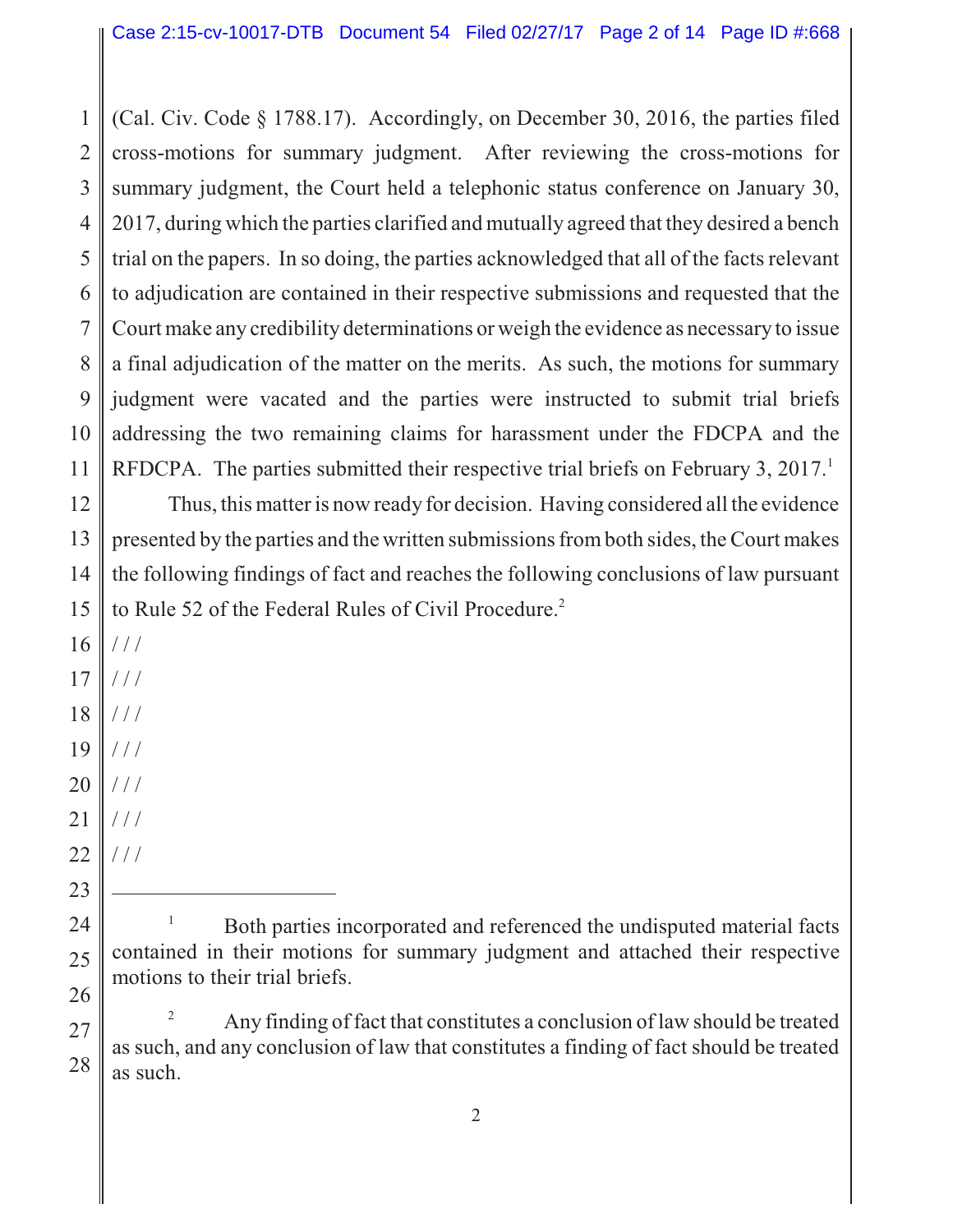## **FINDINGS OF FACT**<sup>3</sup>

1

17

2 3 4 5 1. Plaintiff maintained a GAP-branded credit card, issued by Synchrony Financial ("Synchrony"). (Plaintiff's Separate Statement of Undisputed Material Facts ["Pl. SUF"] ¶1; Defendant's Separate Statement of Undisputed Material Facts ["Def. SUF"] ¶1.)

6 7 8 2. In or around early 2015, plaintiff was delinquent on his GAP credit card and maintained an outstanding balance of approximately \$2,202.00. (Def. SUF  $\P1.$ 

- 9 10 11 12 3. On April 3, 2015, Synchrony placed plaintiff's credit card account with defendant for collections. (Pl. SUF ¶3; Def. SUF ¶6.) Defendant engages in the collection of debts on behalf of creditors, including Synchrony. (Def. SUF ¶5.)
- 13 14 15 16 4. On the same date, defendant mailed plaintiff a Debt Validation Notice to the address provided for plaintiff by Synchrony. (Pl. SUF ¶4; Def. SUF ¶8.) This is the only written communication between the parties prior to the commencement of this action. (Def. SUF ¶9.)

<sup>18</sup> 19 20 21 22 23 24 25 26 27 28 <sup>3</sup> Defendant objects to portions of the declarations submitted by plaintiff on the grounds that the testimony violates the best evidence rule, contradicts prior judicial admissions, is hearsay, and lacks foundation and personal knowledge. With respect to the Declaration of Stuart Price ("Price"), the Court sustains defendant's objections to Exhibit A, which purports to be a copy of plaintiff's call log. The purported call log appears to be a compilation of other data, but Price has not provided any explanation regarding how this document was compiled, identified the documents or evidence relied upon, or provided any explanation regarding the call log to confirm its accuracy. Price has laid no foundation for this exhibit. The Court also sustains defendant's objection to paragraph 4 of Price's declaration, which is provided based "[u]pon information and belief." See Bank Melli Iran v. Pahlavi, 58 F.3d 1406, 1412 (9th Cir. 1995) (declarations based on "information and belief" were not entitled to any weight because the declarants did not have personal knowledge); Columbia Pictures Indus., Inc. v. Prof'l Real Estate Inv'rs, Inc., 944 F.2d 1525, 1529 (9th Cir. 1991). The remaining objections are overruled as moot.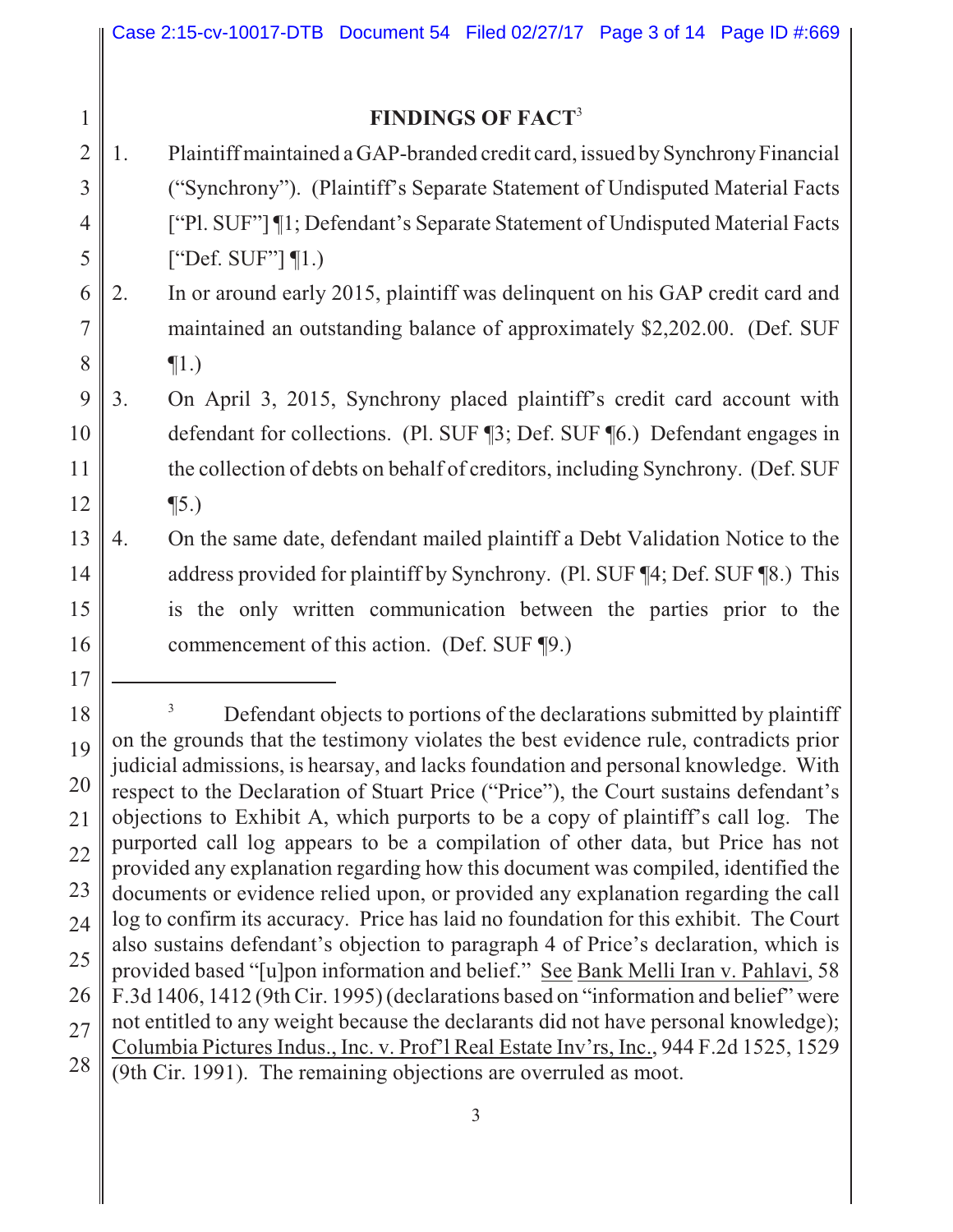2 3 4 5 6 7 8 9 5. Thereafter, defendant attempted to place telephone calls to plaintiff for the purpose of collecting plaintiff's debt on behalf of Synchrony. (Pl. SUF ¶5.) From April 23, 2015 through May 10, 2015, defendant called plaintiff at least 49 times.<sup>4</sup> (Pl. SUF  $\P$ 7.)<sup>5</sup> All telephone calls from defendant to plaintiff were placed between 8:00 a.m. and 9:00 p.m., pacific standard time, to his cellular telephone.<sup>6</sup> (Def. SUF ¶13.) Defendant never placed more than five telephone calls to plaintiff in a single day and allowed at least 90 minutes to elapse between each telephone call that it placed to plaintiff. (Def. SUF ¶¶14-15.) Defendant never intentionally left voicemails for plaintiff. (Def. SUF ¶16.)

10 / / /

11

1

16 17 18 19 20 21 22 23 24 25 26 <sup>5</sup> Although plaintiff alleges that defendant admits to calling plaintiff 142 times between April 3, 2015 and May 10, 2015, this allegation was not raised in the FAC. Rather, in the FAC, plaintiff's claims are based on the time period from April 23, 2015 to May 10, 2015. (FAC at ¶¶20-21; see also Declaration of Jeff C. Hsu ["Hsu Decl."] filed in support of defendant's Motion for Summary Judgment, Exh. 2, Responses to Request for Admission Nos. 19 and 20.) As such, plaintiff did not provide defendant sufficient notice of this new theory of liability. Pickern v. Pier 1 Imports (U.S.), Inc., 457 F.3d 963, 968-69 (9th Cir. 2006). "[W]here, as here, the complaint does not include the necessary factual allegations to state a claim, raising such claim in a summary judgment motion is insufficient to present the claim to the district court." Navajo Nation v. U.S. Forest Serv., 535 F.3d 1058, 1080 (9th Cir. 2008) (en banc); Wasco Prods., Inc. v. Southwall Techs., Inc., 435 F.3d 989, 992 (9th Cir. 2006). Accordingly, plaintiff's claims of harassment shall be based on the April 23, 2015 to May 10, 2015 time frame.

27 28 Synchrony represented to defendant that plaintiff provided his home telephone number at the time he applied for the credit card (Def. SUF ¶7), which plaintiff has represented is actually his cellular telephone number. (FAC at ¶20.)

<sup>12</sup> 13 14 15 Based on the call log attached to the Declaration of Marc Keller in support of defendant's Motion for Summary Judgment ["Keller Decl."], 56 telephone calls were made between April 23, 2015 and May 10, 2015. (See Keller Decl., Exhibit  $["Exh."]$  3.)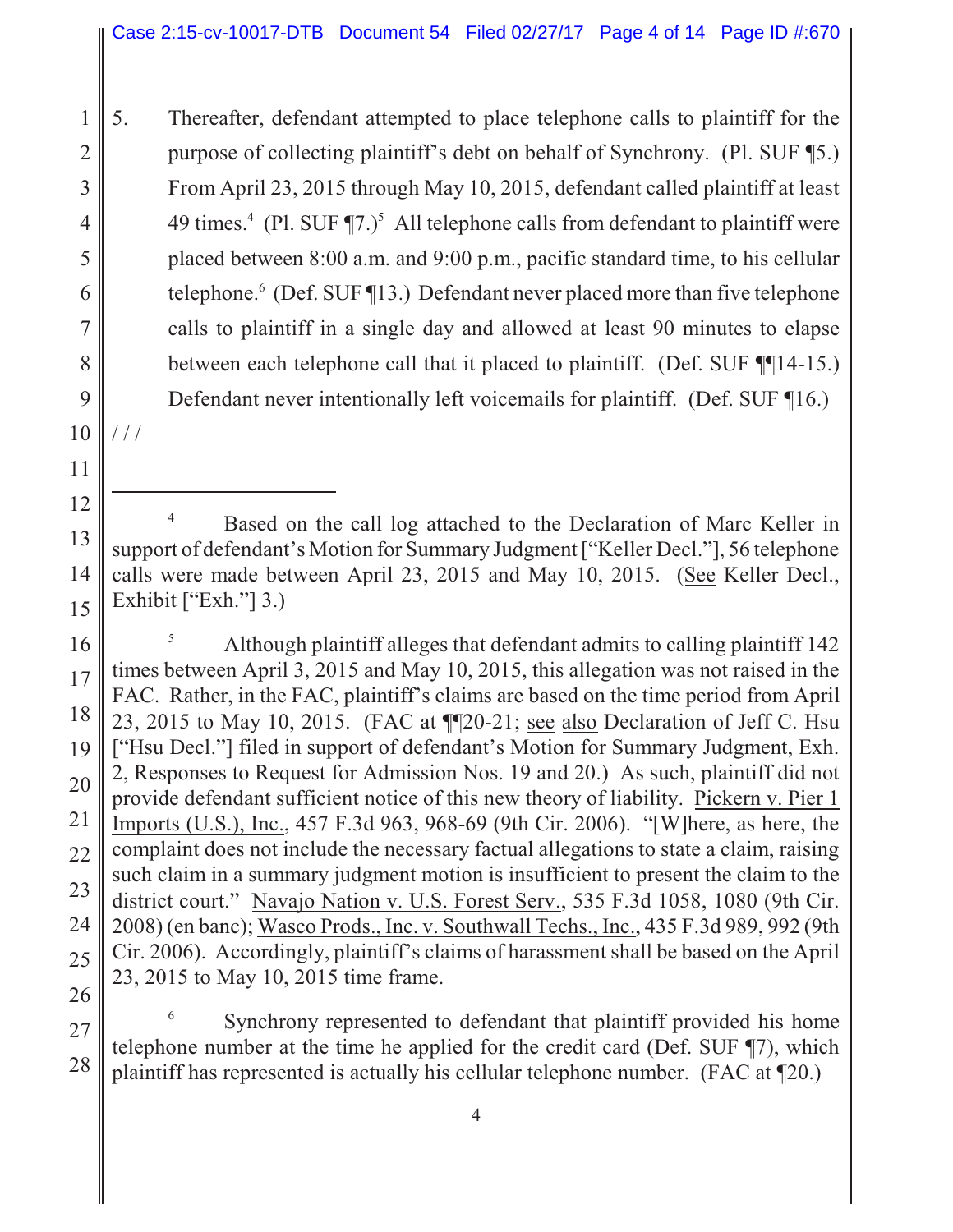1 2 3 4 5 6 7 6. Plaintiff maintains that every time his cellular telephone rang, he had to stop what he was doing, which disrupted his daily activities and train of thought, causing him to experience distraction, frustration, and anxiety. (Pl. SUF ¶9.) 7. According to two other lawsuits filed by plaintiff in the Central District of California, plaintiff claims that at least two other debt collectors also were calling him during this time period attempting to collect debts owed by plaintiff. (Defendant's Request for Judicial Notice, Exhs. A, B.)<sup>7</sup>

8 9 10 11 12 13 14 15 8. The first and only call from defendant that plaintiff answered was placed on May 10, 2015 at approximately 11:05 a.m., pacific time. (Def. SUF ¶17.) During this call, plaintiff advised defendant's agent that he was going through a divorce and that he did not have any money to pay the outstanding debt. He asked for defendant to stop calling. (Def. SUF ¶18.) Prior to this date, plaintiff never asked defendant to stop calling him and following this conversation, defendant made no further telephone calls to plaintiff. (Def. SUF ¶19.)

16 / / /

17

18

19 20 21

22

23

24

25

26

27

28

<sup>7</sup> Defendant requests that the Court take judicial notice of two other complaints filed by plaintiff in the United States District Court for the Central District of California. The Court may take judicial notice of the existence of court filings and another court's orders. See Holder v. Holder, 305 F.3d 854, 866 (9th Cir. 2002) (taking judicial notice of opinion and briefs filed in another proceeding); United States ex rel. Robinson Rancheria Citizens Council v. Borneo, Inc., 971 F.2d 244, 248 (9th Cir. 1992) (courts "may take notice of proceedings in other courts, both within and without the federal judicial system, if those proceedings have a direct relation to matters at issue" (citation omitted)). As such, the Court grants defendant's request for judicial notice and takes judicial notice of the complaints filed in Robert Hinderstein v. Macy's Corporate Services, Inc., et al., Case No. 15-07983-DMG (AFM) and Robert Hinderstein v. Synchrony Bank, et al., Case No. 15-00050-AB (KK).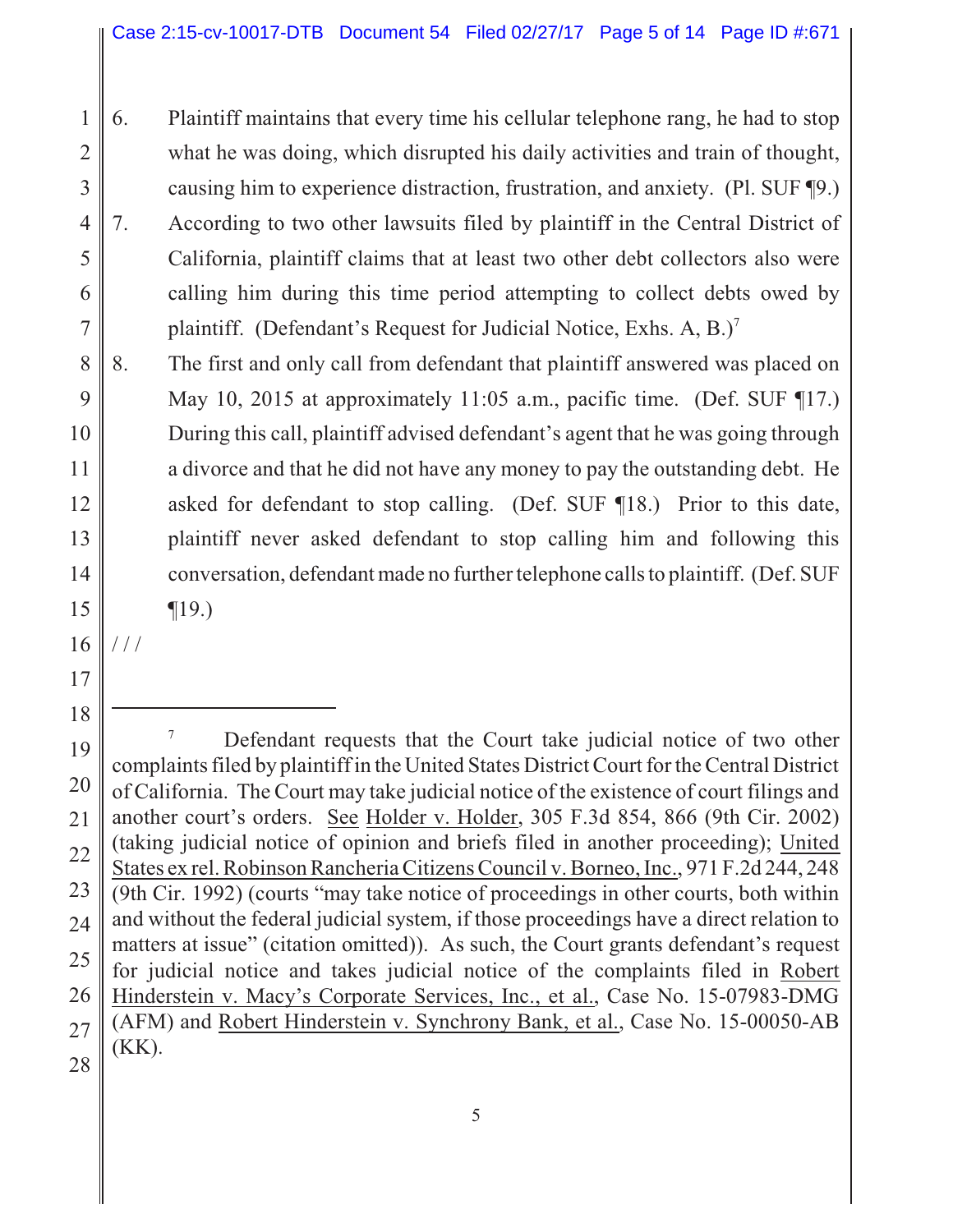- 1 2 9. On August 31, 2015, plaintiff called defendant and asked who it was representing. (Def. SUF ¶20.)
- 3 4 10. Thereafter, there was no further contact between the parties until the filing of this action. (Def. SUF ¶21.)

## **CONCLUSIONS OF LAW**

7 **I. 15 U.S.C. § 1692d**

5

6

8 9 10 11 12 13 14 15 16 1. "The FDCPA was enacted as a broad remedial statute designed to 'eliminate abusive debt collection practices by debt collectors, to insure that those debt collectors who refrain from using abusive debt collection practices are not competitively disadvantaged, and to promote consistent State action to protect consumers against debt collection abuses.'" Gonzales v. Arrow Fin. Servs., LLC, 660 F.3d 1055, 1060 (9th Cir. 2011) (quoting 15 U.S.C. § 1692(e)). "The FDCPA comprehensively regulates the conduct of debt collectors, imposing affirmative obligations and broadly prohibiting abusive practices." Id.

- 17 18 19 20 21 22 23 24 2. As relevant here, Section 1692d of the FDCPA prohibits debt collectors from engaging "in any conduct the natural consequence of which is to harass, oppress, or abuse any person in connection with the collection of a debt." 15 U.S.C. § 1692d. The statute includes a non-exhaustive list of conduct that constitutes harassment, oppression, or abuse, including "[c]ausing a telephone to ring or engaging any person in telephone conversation repeatedly or continuously with intent to annoy, abuse, or harass any person at the called number." 15 U.S.C. § 1692d(5).
- 25 26 27 28 3. Claims under Section 1692d are viewed "from the perspective of a consumer, whose circumstances make him relatively more susceptible to harassment, oppression, or abuse." Wheeler v. Credit Bureau of Santa Maria, 2015 WL 12669881, at \*1 (C.D. Cal. Sept. 3, 2015) (quoting Arteaga v. Asset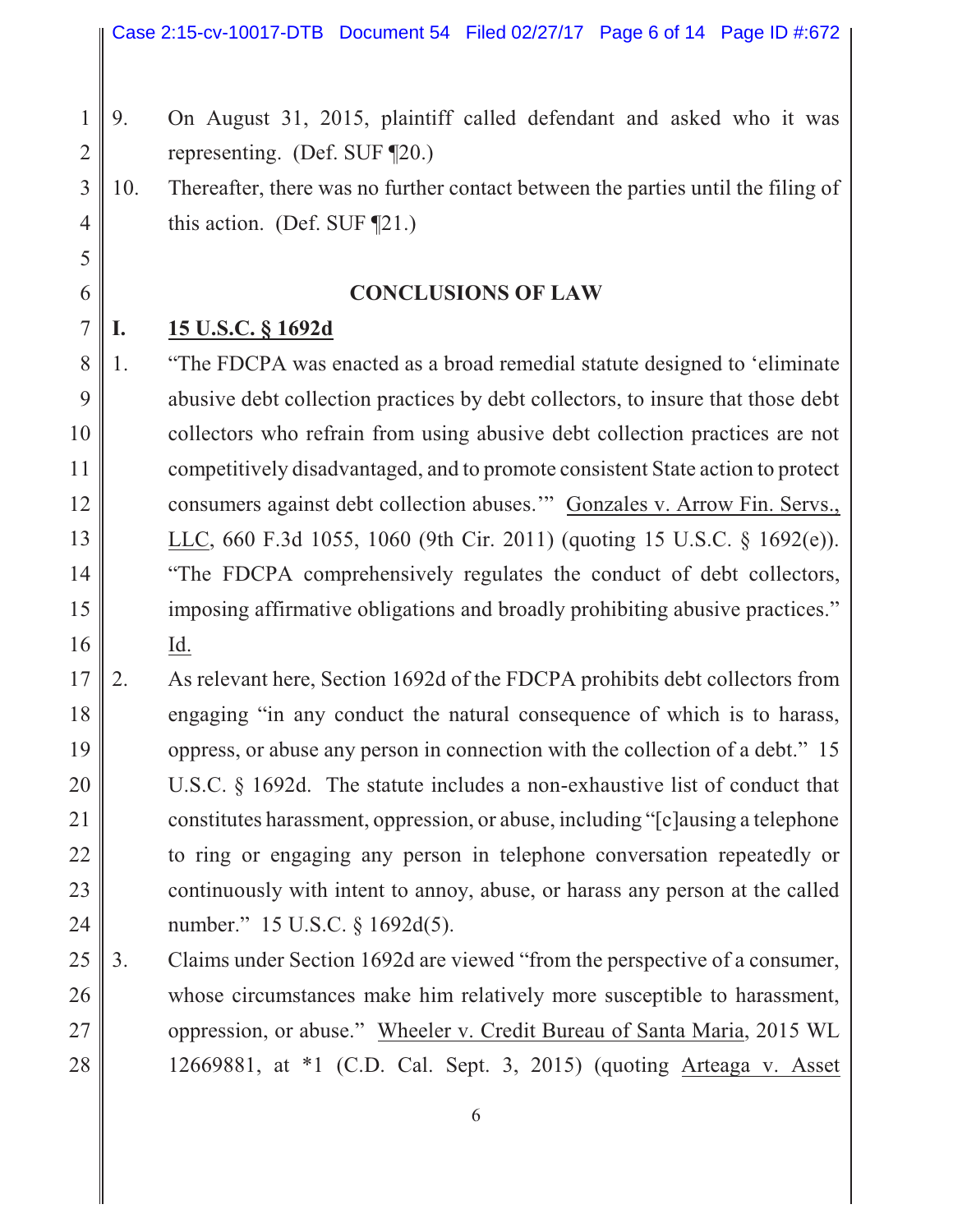2

3

4

5

6

7

8

Acceptance, LLC, 733 F. Supp. 2d 1218, 1226 (E.D. Cal. 2010)). Such standard is similar to the "least sophisticated debtor" standard. Id.; see also Joseph v. J.J. Mac Intyre Cos., LLC, 238 F. Supp. 2d 1158, 1168 (N.D. Cal. 2002) ("claims under the FDCPA are evaluated under a least sophisticated consumer standard"). This objective standard "ensure[s] that the FDCPA protects all consumers, the gullible as well as the shrewd . . . the ignorant, the unthinking and the credulous." Arteaga, 733 F. Supp. 2d at 1226 (citation omitted).

- 9 10 11 12 13 14 15 16 17 18 4. Although the Ninth Circuit has not addressed the required proof of intent to annoy, abuse, or harass under Section 1692d(5), district courts generally agree that intent may be inferred from circumstantial evidence, such as the nature, pattern, and frequency of the debt collection calls. Schwartz-Earp v. Advanced Call Ctr. Techs., LLC, 2016 WL 899149, at \*3 (N.D. Cal. Mar. 9, 2016); Salmas v. I.C. Sys., Inc., 2015 WL 12656944, at \*3 (C.D. Cal. June 16, 2015); Stirling v. Genpact Servs., LLC, 2012 WL 952310, at \*4 (C.D. Cal. Mar. 19, 2012); Arteaga, 733 F. Supp. 2d at 1227 ("Whether there is actionable harassment or annoyance turns not only on the volume of calls made, but also on the pattern of calls." (quoting Joseph, 238 F. Supp. 2d at 1168)).
- 19 20 21 22 23 24 5. However, there appears to be some disagreement as to the specific nature, pattern, and volume of calls that are sufficient to demonstrate a violation of Section 1692d(5). Based on a survey of cases addressing FDCPA liability, it appears that, absent egregious conduct or an intent to annoy, abuse, or harass a debtor, merely calling a debtor repeatedly, even multiple times in a single day, does not violate the FDCPA.
- 25 26 27 28 6. For instance, courts have found debt collectors in violation of the FDCPA where their agents have intimidated and threatened debtors in telephone conversations and when they have continued to call after the debtor has asked the debt collector to cease communications. In Fox v. Citicorp Credit Services,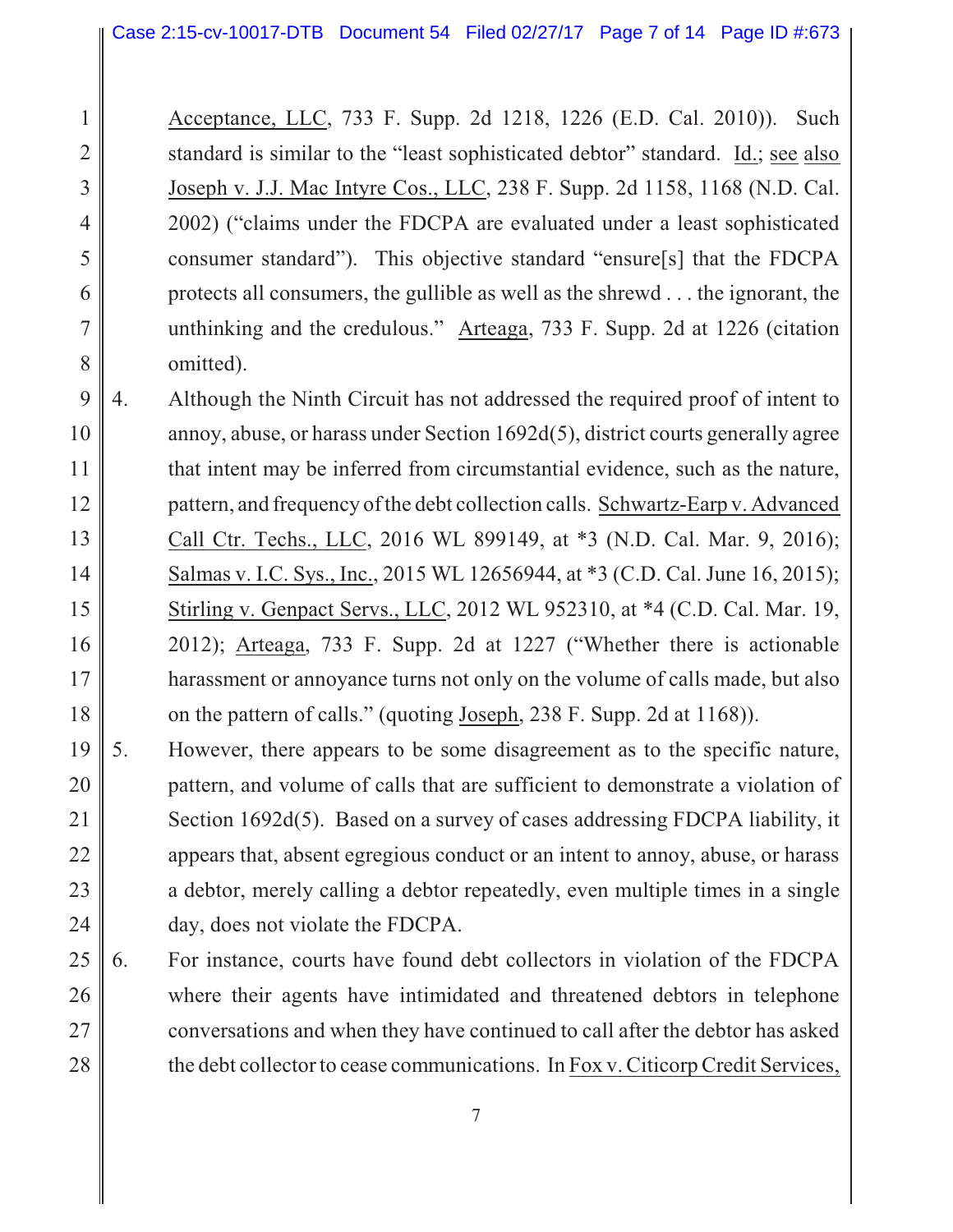2

3

4

5

6

7

8

9

10

11

12

13

14

15

16

17

18

19

20

21

22

23

24

25

26

27

28

Inc., 15 F.3d 1507, 1516 (9th Cir. 1994), the Ninth Circuit found that "[t]hreatening and intimidating calls to a consumer at an inconvenient time or place could rationally support a jury finding of harassing conduct." In Fox, the debtor testified that the debt collector's agent was intimidating and threatening her in phone conversations, which included threats of garnishment and demands for the overnight sending of payments. Further, the debt collector's agent called the debtor at work after the debtor had twice requested that she not be phoned at her place of employment. Similarly, in Kerwin v. Remittance Assistance Corp., 559 F. Supp. 2d 1117, 1124-25 (D. Nev. 2008), the district court concluded that summary judgment was not appropriate where the debt collector's agents told the plaintiffs to "go ahead and sue" in response to their complaints and threats to sue. See also Jones v. Rash Curtis & Assocs., 2011 WL 2050195, at \*2 (N.D. Cal. Jan. 3, 2011) ("A debt collector may be found to harass a debtor by continually calling the debtor after the debtor has requested that the debt collector cease and desist communication."); Chiverton v. Fed. Fin. Grp., Inc., 399 F. Supp. 2d 96, 104 (D. Conn. 2005) (defendant debt collector violated FDCPA by repeatedly calling the plaintiff after she told the defendant not to contact her again). By contrast, in Jiminez v. Accounts Receivable Management, Inc., 2010 WL 5829206, at \*5 (C.D. Cal Nov. 5, 2011), the district court granted summary judgment in favor of the debt collector where the defendant's agents made 69 telephone calls to the plaintiff over a 115-day period and left only one message for plaintiff, which plaintiff did not maintain was improper. All calls were made between 8:00 a.m. and 6:00 p.m. and no telephone calls were made on the same day within two hours of each other unless a busy signal was received. There was no evidence that the telephone calls were made after the plaintiff had spoken to one of the defendant's agents or had deliberately hung up on the agent. Further, the district court noted that there was no evidence that the plaintiff disputed the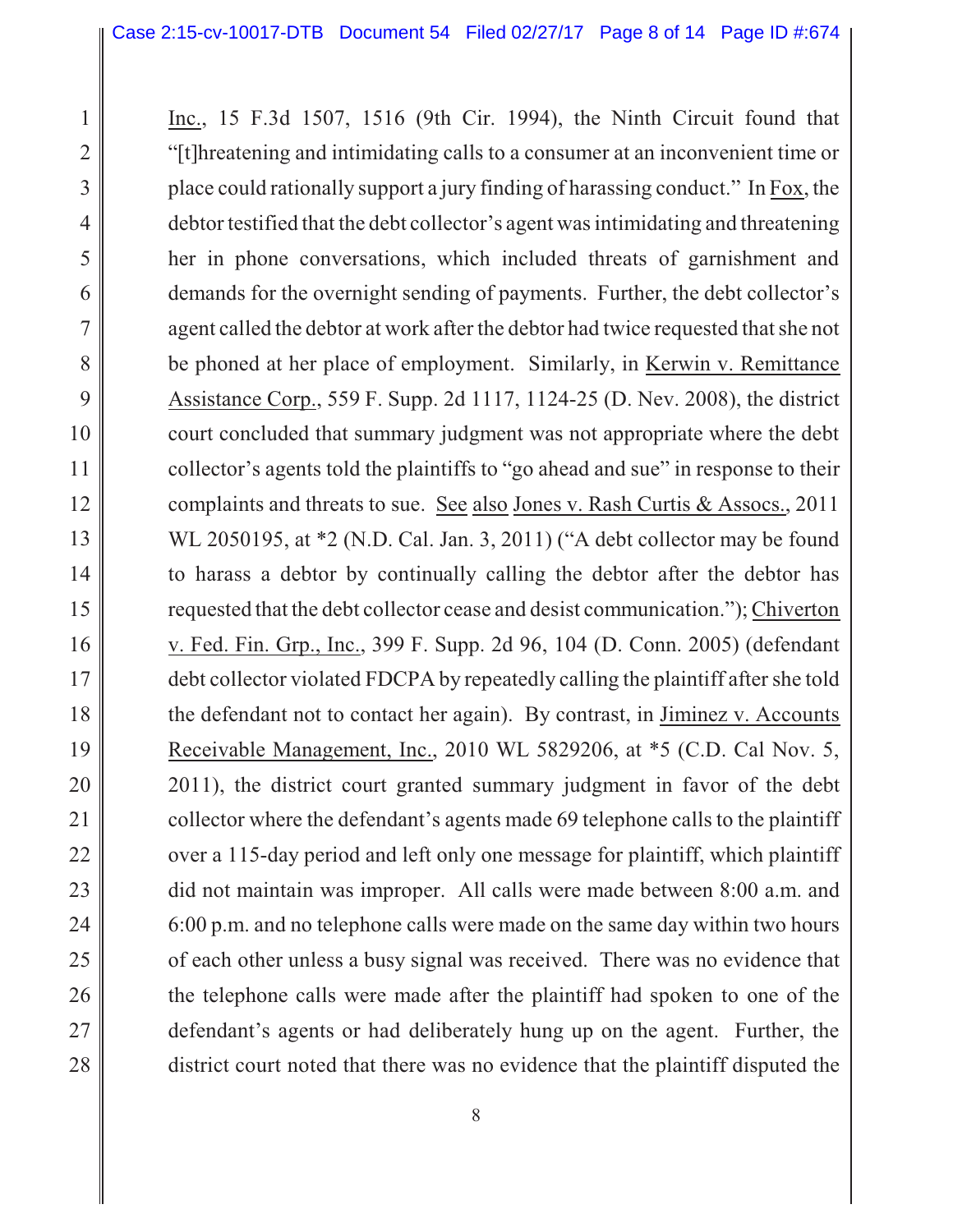2

3

4

debt or requested that the telephone calls cease. Under such circumstances, the district court concluded that a reasonable juror would only find that the defendant called the plaintiff with the intent to reach her to collect the debt, and not because it intended to annoy, abuse, or harass her.

- 5 6 7 8 9 10 11 12 13 14 15 16 17 7. In determining liability under Section 1692d(5), courts also have considered whether the debt collector repeatedly called a debtor's work, family, or friends. For instance, in Sanchez v. Client Services, Inc., 520 F. Supp. 2d 1149, 1160- 61 (N.D. Cal. 2007), the district court granted the plaintiffs' motion for partial summary judgment where the debt collector called the debtor approximately 54 times at work, left 24 message on the work answering machine, and made numerous other telephone calls to the debtor's husband and other family members. In such instance, the district court concluded that the frequency and volume of the telephone calls showed that the defendants intended to annoy, abuse, and harass the plaintiff. Id. at 1161. See also Kerwin, 559 F. Supp. 2d at 1124 ("Intent to annoy, abuse, or harass may be inferred from the frequency of calls, the substance of the calls, or the place to which phone calls are made.").
- 18 19 20 21 22 23 24 25 26 27 28 8. Courts also have found that "[c]alling a debtor numerous times in the same day, or multiple times in a short period of time, can constitute harassment under the FDCPA." Arteaga, 733 F. Supp. 2d at 1228. In Martin v. Litton Loan Servicing LP, 2016 WL 4943832, at \*8 (E.D. Cal. Sept. 15, 2016), the district court denied the defendant's motion for summary judgment where the plaintiff claimed that the defendant called her every 15 minutes, starting before 7:00 a.m. and until 10:00 p.m. Based on such circumstances, the district court found that a jury could reasonably conclude that the defendant was calling the plaintiff with the intent to annoy or harass. Similarly, in Schwartz-Earp, 2016 WL 899149, at  $*4$ , the district court denied summary judgment where the defendant called the plaintiff 134 times. When the plaintiff answered the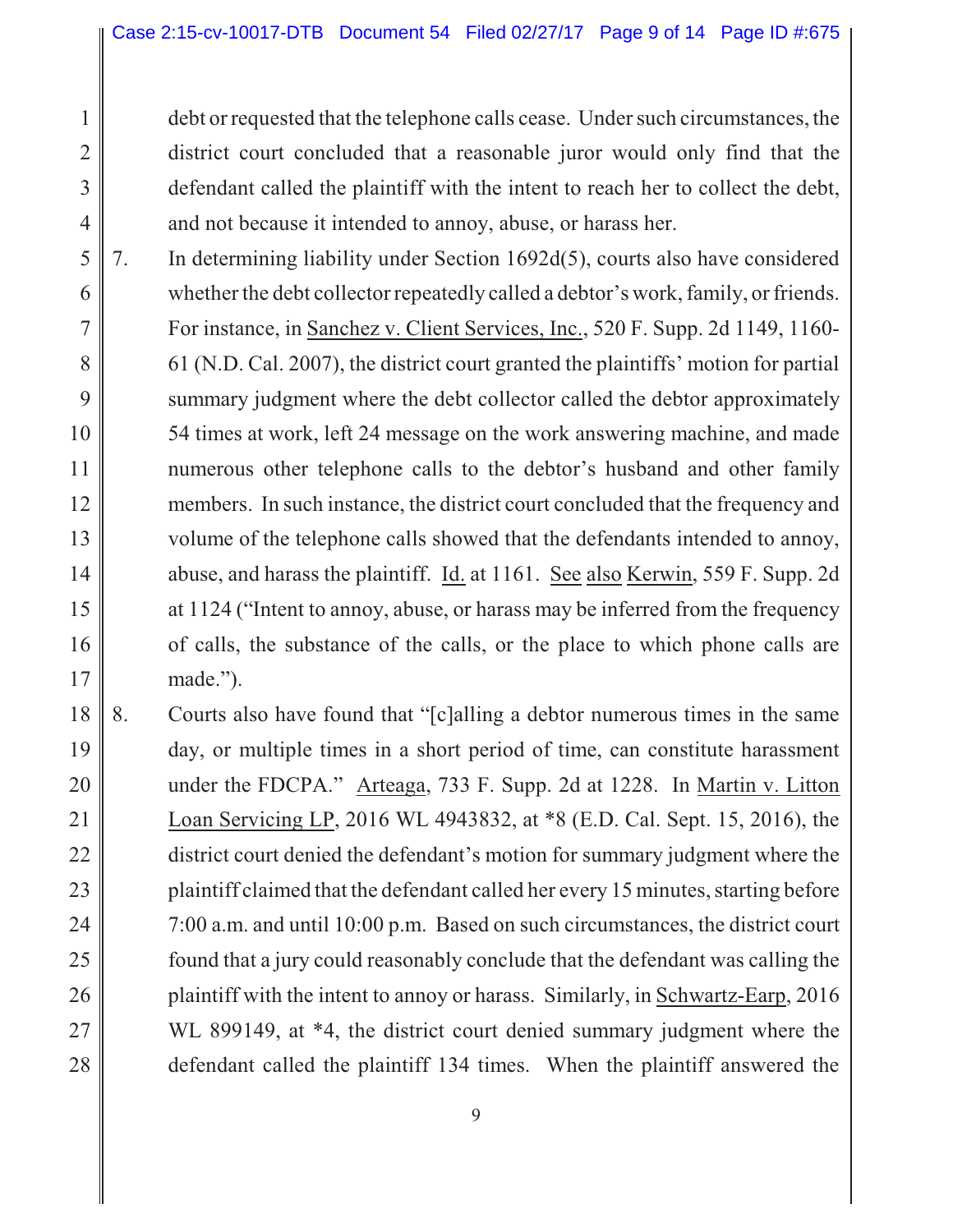1 2 3 4 5 6 7 8 9 10 11 12 13 14 15 16 17 18 19 20 21 22 23 24 telephone call, no live agent would respond and she would eventually hang up. Although the district court noted that "no bright-line rule exists for the amount and pattern of calls necessary to raise a triable issue of harassment, and courts disagree on the issue," it found that calling up to five times a day in one month was sufficient to raise a triable issue of fact. Id. at \*3-4 (citation omitted). See also Rucker v. Nationwide Credit, Inc., 2011 WL 25300, at \*2 (E.D. Cal. Jan. 5, 2011) (80 calls, multiple times a day, sufficient to create genuine issue of material fact regarding whether the defendant violated the FDCPA); Stirling, 2012 WL 952310, at \*4 (a trier of fact could reasonably conclude that calling a debtor an average of five to six times a day, seven days a week, for almost four months evidences intentional harassment or abuse); Krapf v. Nationwide Credit Inc., 2010 WL 2025323, at \*4 (C.D. Cal. May 21, 2010) (concluding that a jury could infer an intent to harass or annoy where the debt collector called an average of six times per day and sometimes called twice within a matter of minutes); Kuhn v. Account Control Tech., Inc., 865 F. Supp. 1443, 1453 (D. Nev. 1994) (as corrected) (finding harassment where the debt collector called the plaintiff six times in 24 minutes, and twice after the plaintiff hung up); United States v. Cent. Adjustment Bureau, Inc., 667 F. Supp. 370, 376 (N.D. Tex. 1986) (finding violations of the FDCPA where debt collector called at inconvenient times; made calls to the debtor's work and family members; used harassing and abusive language; threatened the debtors; made false representations; and made as many as four or five telephone calls to the same debtor in one day), aff'd as modified, 823 F.2d 880 (5th Cir. 1987) (per curiam).

25 26 27 28 9. In contrast, the district court in Salmas, 2015 WL 12656944, at \*3-4 concluded that no reasonable juror could find an intent to annoy, abuse, or harass where the defendant called the plaintiff 30 times in a one-month period and 59 times in five-month period. The district court noted that the plaintiff never answered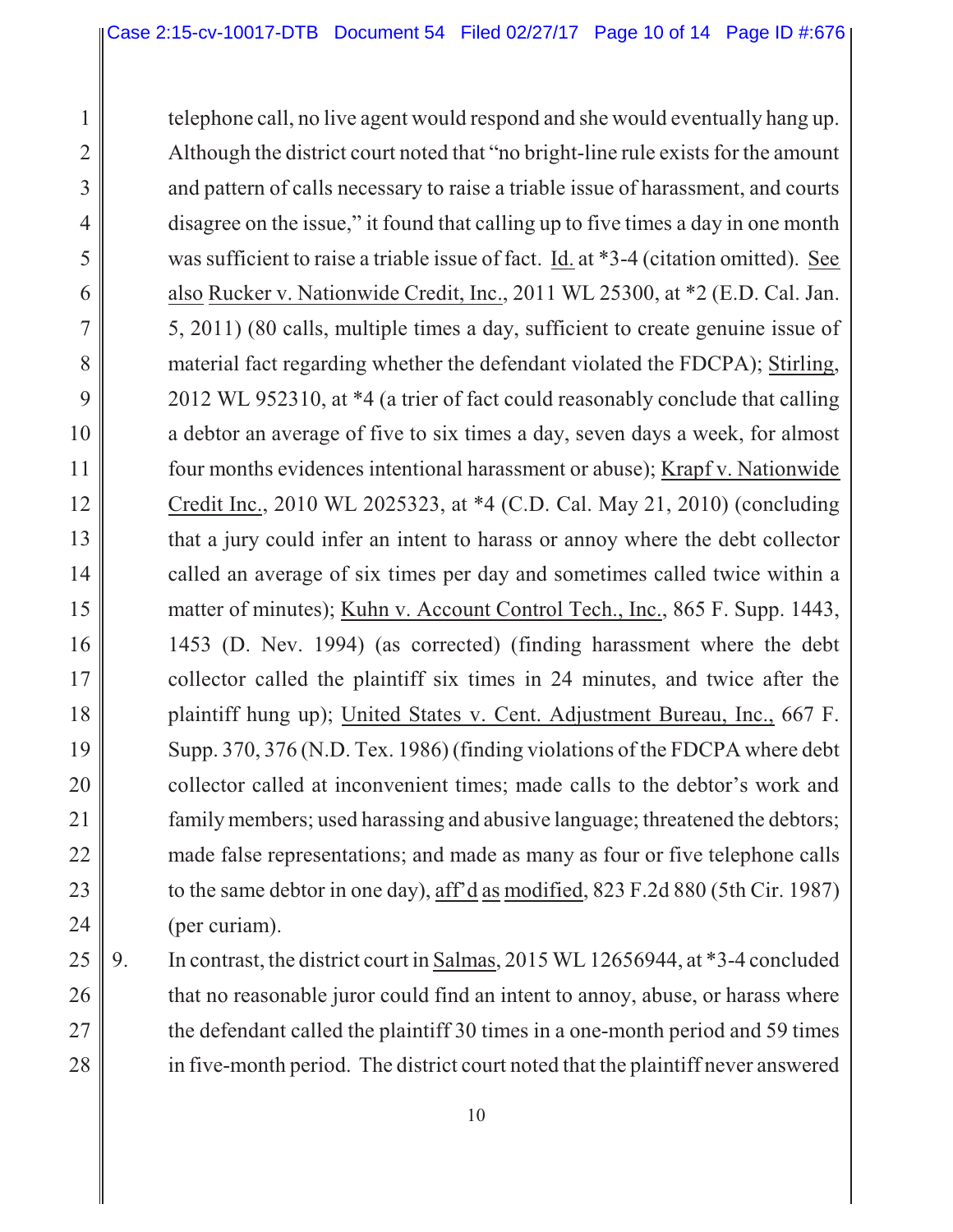2

3

4

5

6

7

8

9

10

11

12

13

15

14 any of the telephone calls and did not send a cease and desist letter until after the defendant stopped calling. The district court also noted that, at most, the defendant made three calls a day at reasonable hours, which courts have not found to be egregious or indicative of an intent to harass. Similarly, in VanHorn v. Genpact Services, LLC, 2011 WL 4565477, at \*4-5 (W.D. Mo. Feb. 14, 2011), the district court concluded that, as a matter of law, the defendant's conduct in calling the plaintiff 114 times, almost daily, and sometimes multiple times in a day did not raise a genuine issue of material fact. The district court noted that the defendant did not immediately re-call plaintiff after the plaintiff initially hung up; never had a substantive communication with plaintiff or left a message for plaintiff; and did not make any threatening, profane, or insulting statements to the plaintiff. The court also found relevant that, during the same time period, at least three other debt collectors also were calling the plaintiff attempting to collect debt and thus, it was not just the defendant causing the plaintiff's telephone to ring.

- 16 17 18 19 20 21 22 10. Here, plaintiff contends that defendant violated the FDCPA by repeatedly and continuously calling him approximately 49 times in a 18-day period. Although the number of calls does seem relatively high, plaintiff has not adduced evidence of egregious conduct on the part of defendant. All calls were made between 8:00 a.m. and 9:00 p.m, defendant allowed at least 90 minutes to elapse between each call, made no more than five calls in a single day, and did not call plaintiff's work, family, or friends.
- 23 24 25 26 27 28 11. Plaintiff essentially argues that the FDCPA is violated anytime a debt collector persistently attempts to contact a debtor. However, this argument is unpersuasive and is not supported by the applicable legal authority. "The FDCPA does not prohibit debt collectors from employing legitimate, reasonable, non-abusive means to collect debt" and the "[i]ntent to annoy, abuse, or harass cannot be inferred from the simple fact that [d]efendant called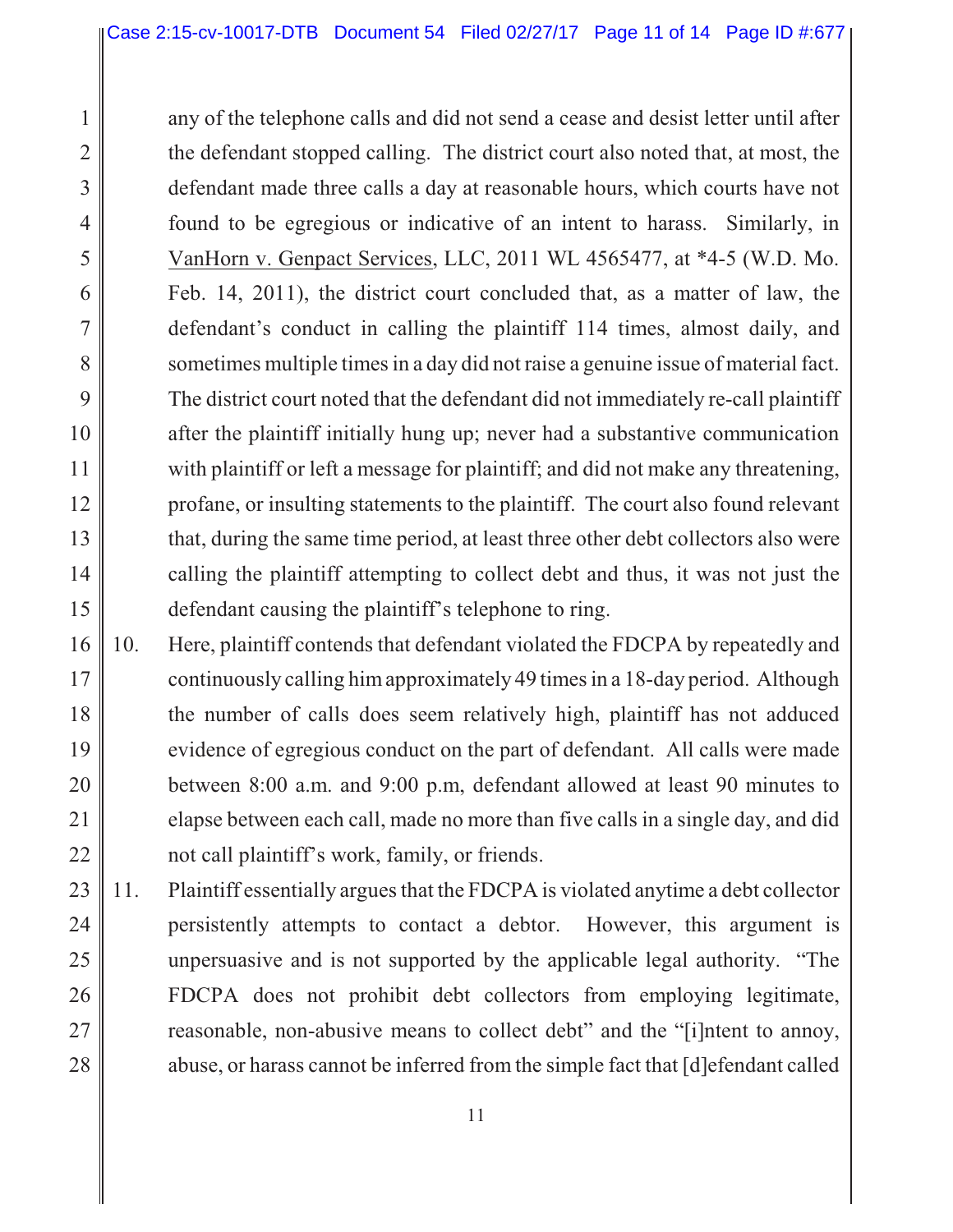2

3

4

5

6

7

8

9

10

11

12

13

14

15

[p]laintiff daily, or near daily, and occasionally called more than once in a single day after unsuccessful attempts to reach [p]laintiff." VanHorn, 2011 WL 4565477, at \*4-5. "Any call from a debt collector may be presumed unwelcome, but that alone is insufficient to constitute a violation of the FDCPA." Martin v. Select Portfolio Serving Holding Corp., 2008 WL 618788, at \*6-7 (S.D. Ohio Mar. 3, 2008). Although plaintiff may have subjectively believed that defendant's calls were annoying or harassing, as explained above, claims under Section 1692d must be viewed objectively. Arteaga, 733 F. Supp. 2d at 1226. Here, the Court finds that the volume of calls resulted from the difficulty in reaching plaintiff, rather than an intent to annoy, abuse, or harass. Defendant's persistent attempts to reach plaintiff were legitimate and reasonable in light of its unsuccessful efforts to reach plaintiff. See Reed v. IC Sys., Inc., 2017 WL 89047, at \*5 (W.D. Pa. Jan. 10, 2017) (finding that the number of unsuccessful telephone calls suggested a difficulty in reaching the plaintiff, not an intent to abuse, harass, or annoy).

16 17 18 19 20 21 22 23 24 25 26 27 28 12. The evidence establishes that plaintiff answered only one of defendant's telephone calls, a telephone call on May 10, 2015. Until that date, defendant never left any messages for plaintiff. During the May 10, 2015 telephone call, plaintiff acknowledged the debt and asked defendant to cease calling. (Hsu Decl., Exh. 3, Transcript of May 10, 2015 telephone call.) Plaintiff does not contend that defendant threatened him, or otherwise made any improper statements during this telephone call. (See also id.) Defendant complied with plaintiff's request and immediately ceased calling him. At no time prior to this telephone conversation did plaintiff notify defendant that he felt harassed or requested that defendant stop calling. Indeed, at least two other debt collectors were calling plaintiff during this same time period. Thus, it was not merely defendant that was causing plaintiff's telephone to ring. See VanHorn, 2011 WL 4565477, at \*4-5.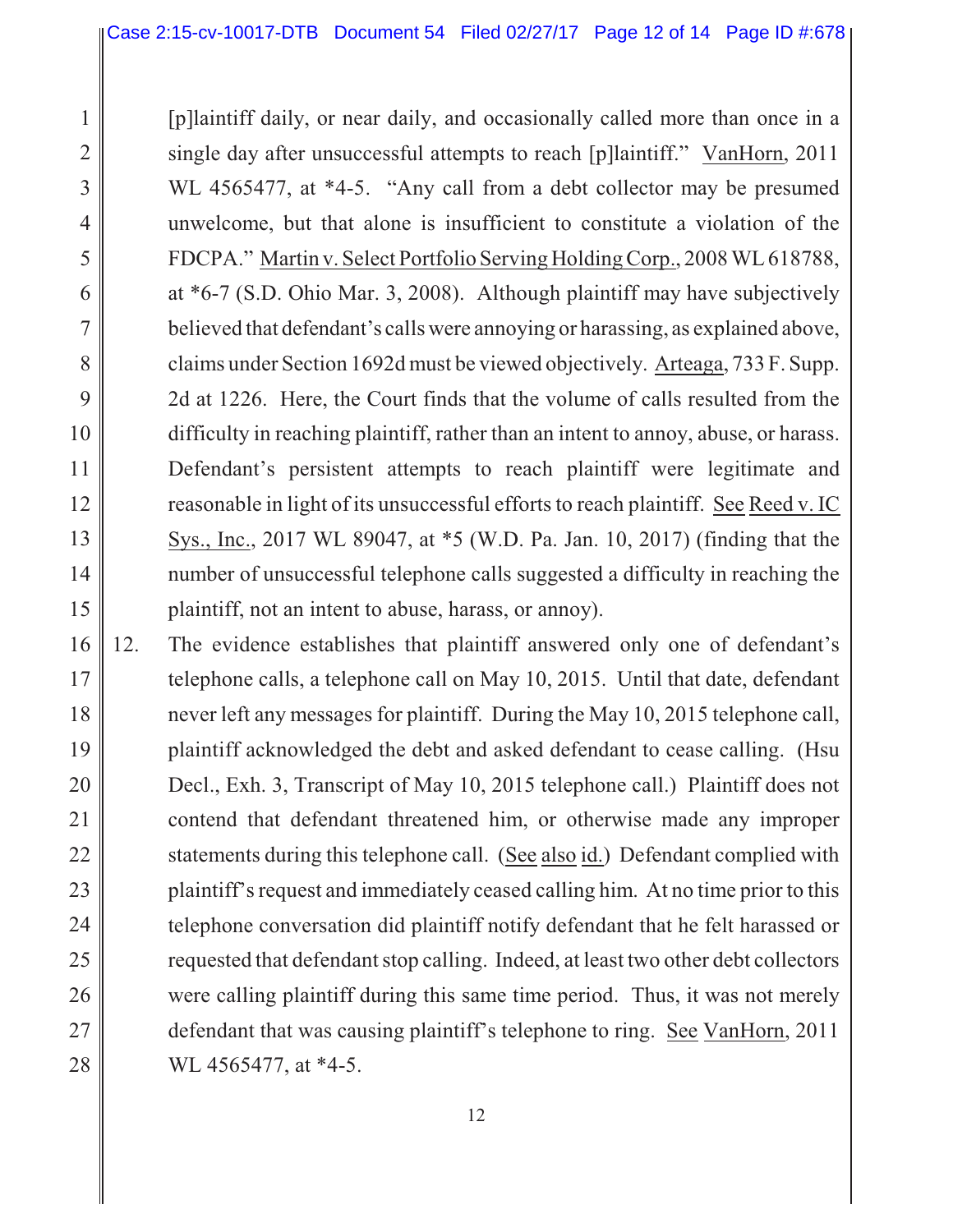- 1 2 3 4 13. Finally, the Court notes that defendant expressly notified plaintiff in writing of his rights under the FDCPA and RFDCPA and provided him the telephone number and the website for the Federal Trade Commission. (Keller Decl., Exh. 1.) Such evidence does not suggest an intent to annoy, abuse, or harass.
- 5 6 7 14. Based on the facts and circumstances in this case, the Court concludes that defendant's conduct did not constitute harassment, oppression, or abuse in violation of the FDCPA.
- 8

## **II. Cal. Civ. Code § 1788.17**

- 10 11 12 13 14 15 16 17 18 15. The above analysis applies equally to plaintiff's RFDCPA claim. "The Rosenthal Act mimics or incorporates by reference the FDCPA's requirements . . . and makes available the FDCPA's remedies for violations." Riggs v. Prober & Raphael, 681 F.3d 1097, 1100 (9th Cir. 2012) (citing Cal. Civ. Code § 1788.17). Accordingly, whether conduct "violates the Rosenthal Act turns on whether it violates the FDCPA." Id.; Robinson v. Managed Accounts Receivables Corp., 654 F. Supp. 2d 1051, 1060 (C.D. Cal. 2009) ("any conduct by a debt collector which violates the federal FDCPA necessarily violates the California FDCPA as well").
- 19 20 21 16. As such, because plaintiff's RFDCPA claim is predicated on his FDCPA claim, the Court also concludes that defendant is entitled to judgment on plaintiff's RFDCPA claim.
- 22 / / /
- 23 / / /
- 24 / / /
- 25 / / /
- 26  $/$  /  $/$
- 27 / / /
- 28  $/ /$